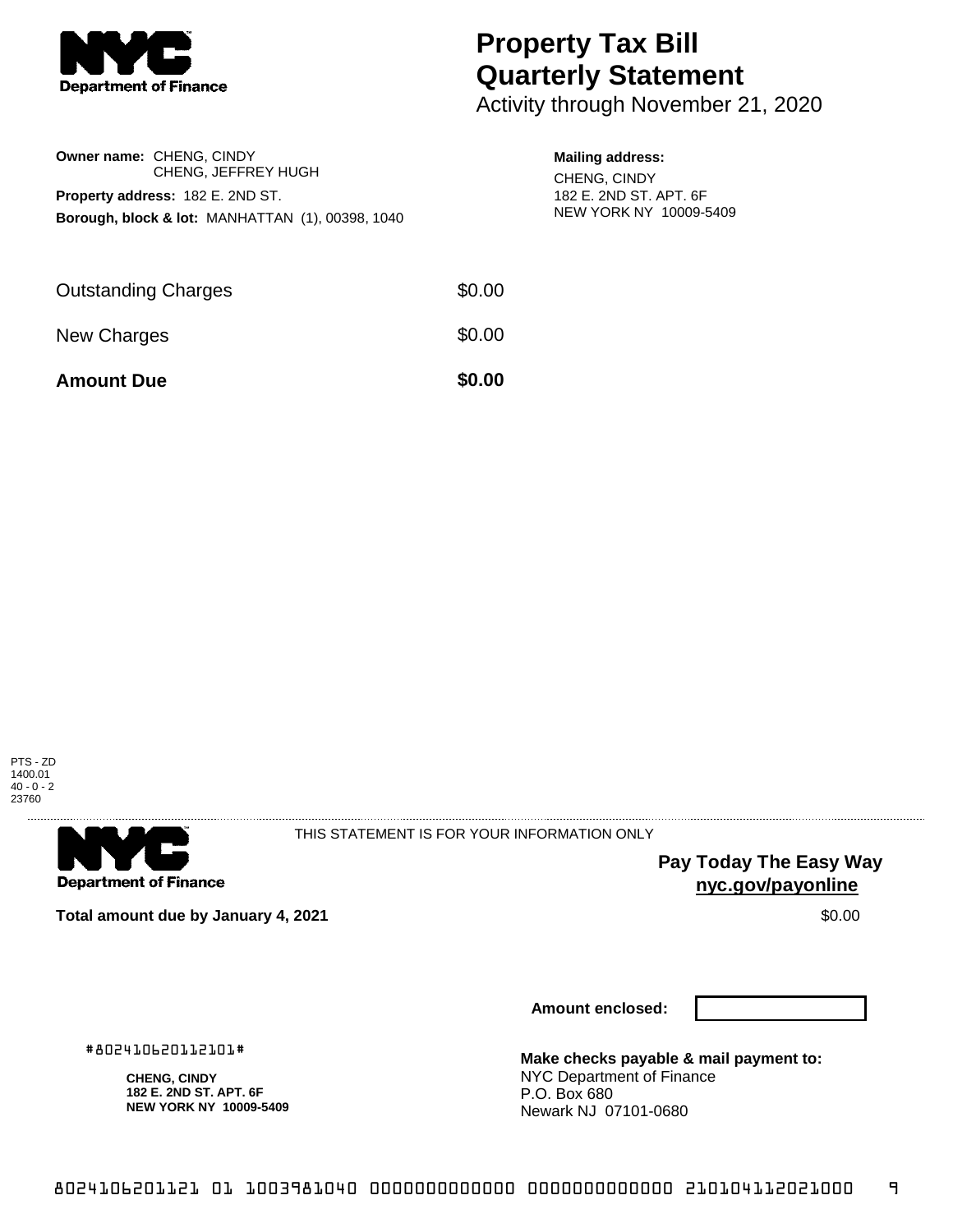

#### **Previous Charges Amount**

#### **Total previous charges including interest and payments \$0.00**

| <b>Current Charges</b>       | <b>Activity Date Due Date</b> |            | Amount     |
|------------------------------|-------------------------------|------------|------------|
| <b>Finance-Property Tax</b>  |                               | 01/01/2021 | \$0.00     |
| Credit Adjustment            | 09/28/2020                    |            | $$-128.50$ |
| <b>Adopted Tax Rate</b>      |                               |            | $$-45.52$  |
| Co-op Condo Abatement        | 09/28/2020                    |            | \$22.48    |
| Co-op Condo Abatement        | 01/01/2021                    |            | \$7.98     |
| Payment Adjusted             | 09/28/2020                    |            | \$106.02   |
| Payment Adjusted             | 01/01/2021                    |            | \$37.54    |
| <b>Total current charges</b> |                               |            | \$0.00     |

| <b>Tax Year Charges Remaining</b> | <b>Activity Date Due Date</b> |            | Amount     |
|-----------------------------------|-------------------------------|------------|------------|
| Finance-Property Tax              |                               | 04/01/2021 | \$0.00     |
| <b>Credit Adjustment</b>          | 09/28/2020                    |            | $$-128.50$ |
| <b>Adopted Tax Rate</b>           |                               |            | $$-45.52$  |
| Co-op Condo Abatement             | 09/28/2020                    |            | \$22.48    |
| Co-op Condo Abatement             | 01/01/2021                    |            | \$7.98     |
| <b>Early Payment Discount</b>     |                               | 04/01/2021 | \$2.12     |
| <b>Early Payment Discount</b>     |                               | 04/01/2021 | \$0.37     |
| Payment Adjusted                  | 09/28/2020                    |            | \$103.90   |
| Payment Adjusted                  | 01/01/2021                    |            | \$37.17    |
| Total tax year charges remaining  |                               | \$0.00     |            |

| <b>Overpayments/Credits</b> | <b>Activity Date Due Date</b> |            | Amount     |
|-----------------------------|-------------------------------|------------|------------|
| Refund Available            |                               | 07/01/2020 | $$-106.02$ |
| Refund Available            |                               | 07/01/2020 | $$-106.02$ |
| Refund Available            |                               | 07/01/2020 | $$-106.02$ |
| Refund Available            |                               | 07/01/2020 | $$-103.90$ |
| <b>Credit Applied</b>       | 10/08/2020                    |            | \$103.90   |
| <b>Credit Applied</b>       | 10/08/2020                    |            | \$106.02   |
| Credit Applied              | 10/08/2020                    |            | \$106.02   |
| Credit Applied              | 10/08/2020                    |            | \$106.02   |

### **Home banking payment instructions:**

- 1. **Log** into your bank or online bill pay website.
- 2. **Add** the new payee: NYC DOF Property Tax. Enter your account number, which is your boro, block and lot, as it appears here: 1-00398-1040 . You may also need to enter the address for the Department of Finance. The address is P.O. Box 680, Newark NJ 07101-0680.
- 3. **Schedule** your online payment using your checking or savings account.

## **Did Your Mailing Address Change?**

If so, please visit us at **nyc.gov/changemailingaddress** or call **311.**

When you provide a check as payment, you authorize us either to use information from your check to make a one-time electronic fund transfer from your account or to process the payment as a check transaction.